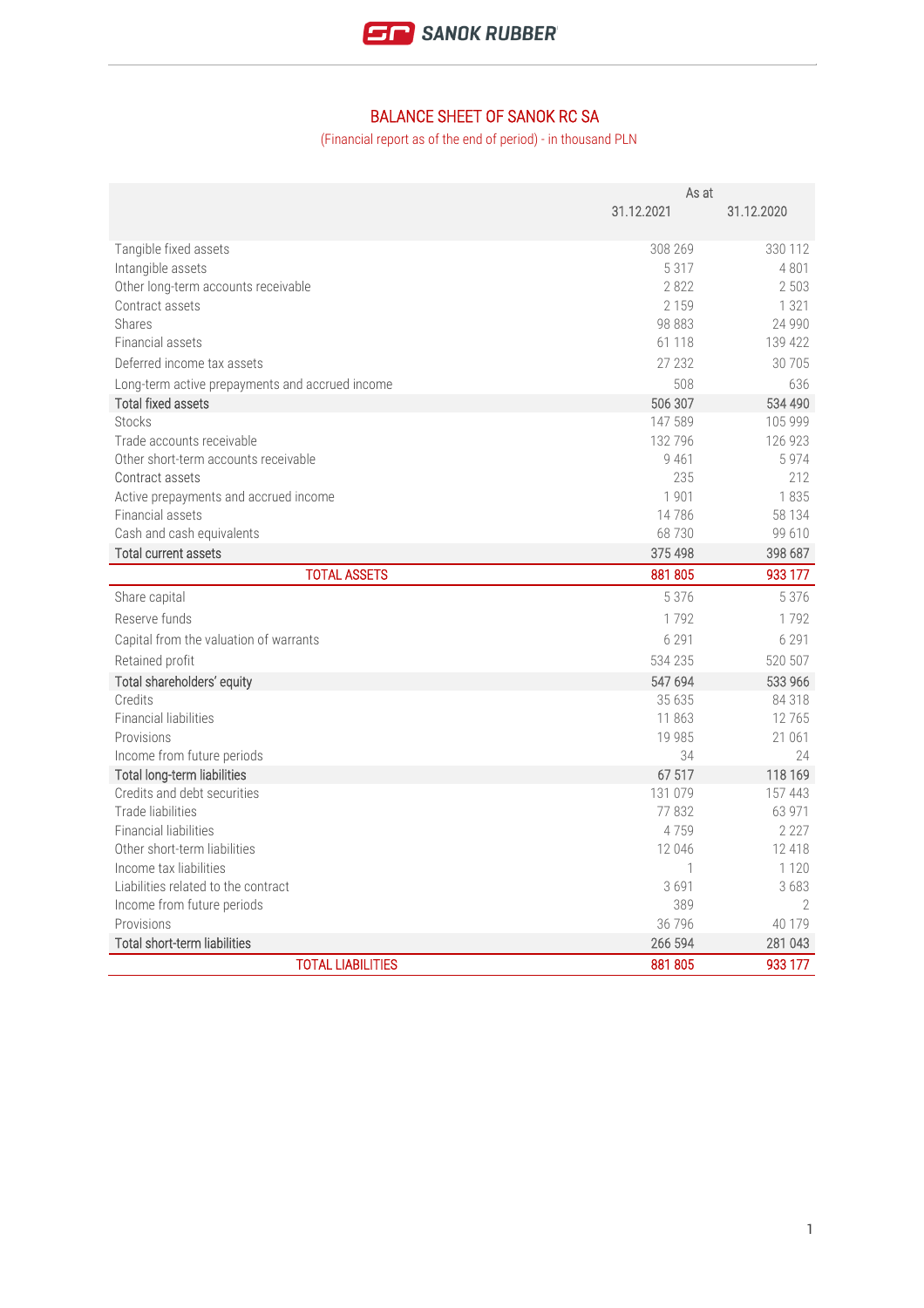|                                                                        | in thousand PLN          |                          |
|------------------------------------------------------------------------|--------------------------|--------------------------|
|                                                                        | 01.01.2021<br>31.12.2021 | 01.01.2020<br>31.12.2020 |
| Sales revenue                                                          | 808 423                  | 678 718                  |
| Cost of sales                                                          | 675 026                  | 555 279                  |
| Gross profit on sales                                                  | 133 397                  | 123 439                  |
| Selling cost                                                           | 13 588                   | 9634                     |
| General and administrative expenses                                    | 67884                    | 68 4 28                  |
| Core business result                                                   | 51 925                   | 45 377                   |
| Other operating income                                                 | 5974                     | 12 905                   |
| Other operating expenses                                               | 603                      | 2938                     |
| Operating result                                                       | 57 29 6                  | 55 344                   |
| Losses on write-downs / gains on reversals of write-downs under IFRS 9 | 11 961                   | 13 472                   |
| Interest income                                                        | 5881                     | 6 3 8 3                  |
| Financial income                                                       | 5 9 6 0                  | 2 1 3 9                  |
| Financial expenses                                                     | 7 2 5 1                  | 7442                     |
| Pre-tax profit                                                         | 49 9 26                  | 42 9 53                  |
| Income tax                                                             | 8647                     | $-344$                   |
| current                                                                | 5080                     | 1772                     |
| deferred                                                               | $-493$                   | $-1494$                  |
| deferred (activities in Polish Investment Zone)                        | 4 0 6 0                  | $-622$                   |
| Net profit                                                             | 41 279                   | 43 297                   |
|                                                                        | 26 881 922               | 26 881 922               |
| Weighted-average number of shares<br>Earnings per share                |                          |                          |
| Weighted-average diluted number of shares                              | 1,54<br>27 509 164       | 1,61<br>27509164         |
| Diluted earnings per share                                             | 1,50                     | 1,57                     |
|                                                                        |                          |                          |
| Revenue from sales of products                                         | 780 037                  | 645 353                  |
| Revenue from sales of goods and materials                              | 1738                     | 3 2 2 5                  |
| Other revenues                                                         | 26 648                   | 30 140                   |
| Total sales revenue including                                          | 808 423                  | 678718                   |
| of witch<br>revenue generated locally                                  |                          | 232 730                  |
| revenues from foreign contractors                                      | 270 769<br>537 654       | 445 988                  |